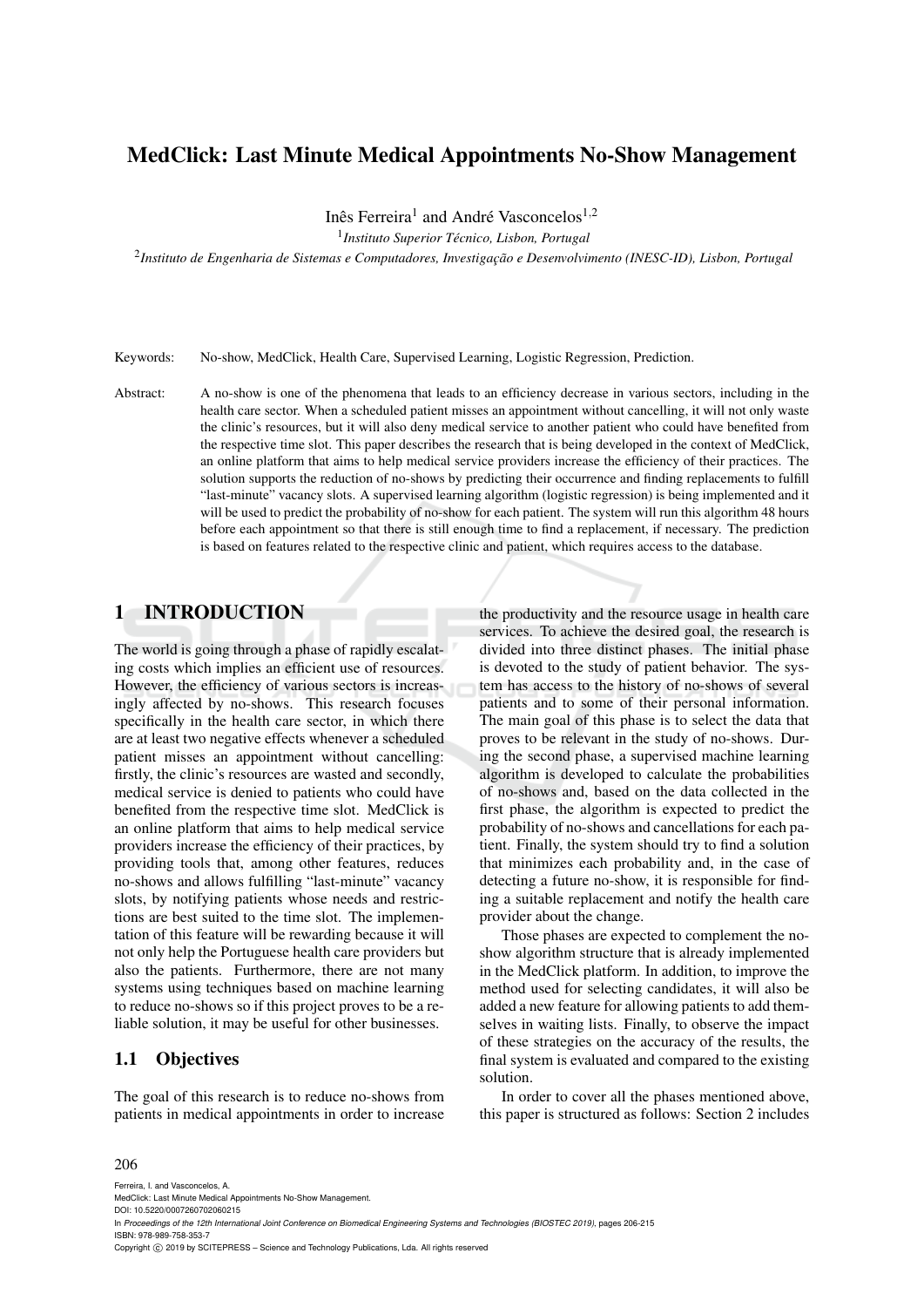a review of no-show literature, providing a context for the research. Section 3 presents information on the most common used algorithms for supervised learning which is the method used in this research. Section 4 describes the no-show approach currently used in Medclick and reveals the respective major limitations. Section 5 describes, in detail, the proposed solution and section 6 presents the method chosen to evaluate it. Finally, section 8 concludes the paper by summarizing the work that is being done for this research.

# 2 LITERATURE REVIEW ON NO-SHOWS

The efficient use of resources is increasingly important, and as such, several studies have arisen, focused on detecting the origin of no-shows and finding possible solutions to this problem. These include the following: a solution based on machine learning techniques that served as an inspiration for this research (Alaeddini et al., 2015), a structured and representative review of no-show literature up to 2011 (Turkcan et al., 2013) and, finally, a research presenting a no-show algorithm implemented in the context of the MedClick application (Sousa, 2017). These are the studies that most influenced this research, although there are many others that left their mark and as such, this chapter will mention some of them as it will cover the main reasons reported for no-shows, some strategies to reduce their occurrence and finally, some variables already considered as predictors.

#### 2.1 Causes of No-Shows

Missing an appointment can be a voluntary or an involuntary act. Involuntary no-shows, as their name suggest, occur when the patient has no intention of doing so and includes one of the most commonly reported reason: forgetting the appointment (Neal et al., 2005; Park et al., 2008). Several other reasons are reported for no-shows including scheduling problems, the patient's health status and other personal or logistical issues. Scheduling problems may be related to service's quality and include troubles getting an appointment, wrong information about the date and time and difficulty in cancelling the appointment (Corfield et al., 2008; Gany et al., 2011). Patient health status include being physically or mentally ill (Gany et al., 2011) and feeling better and not needing the appointment anymore (Corfield et al., 2008). Finally, the personal and logistical issues can include financial problems, lack of transportation or competing priorities, like work schedules or family problems (Neal et al., 2005; Gany et al., 2011).

#### 2.2 Strategies to Reduce No-Shows

Healthcare providers struggle to reduce no-shows and for that they use strategies including appointment reminders, patient's education, follow-up after a no-show appointment, overbooking and open-access scheduling.

As discussed in section 2.1, forgetting the appointment is one of the most commonly reported reasons for no-shows, and as such, appointment reminders are used to prevent that situation, through text messages, phone calls or letters (Leong et al., 2006; Liew et al., 2009). Some health providers also focus on patient education that consists of providing all the important information in order to ensure that patients feel secure about their appointment. However, it does not result in a significant reduction of no-shows (Hardy et al., 2001). In addition to the last two strategies, some clinics use patient sanctions and methods of followup after a no-show, such as sending messages asking to reschedule the missed appointment, as an attempt to change patient's behavior (Guse et al., 2003). There are some scheduling systems aimed at reducing no-shows such as overbooking and open-access scheduling. Overbooking involves scheduling more patients than the actual number that the clinic and staff can handle. This method is widely used to reduce no-shows since it manages to alleviate its negative effects. However, it is an imperfect solution, as it can lead to a long waiting list and, consequently, to decreased patient satisfaction. Open-access scheduling allows patients to see their physician within a day or two of scheduling the appointment. Unlike overbooking, this method is used to minimize waiting time (Cameron et al., 2010).

This specific project will be based on a strategy that has been increasingly studied, which consists of predicting no-shows based on prior patient's behavior, using supervised learning techniques. These predictions can also be used to determine the optimal number of patients to schedule per clinic session (Glowacka et al., 2009).

#### 2.3 Predictors of No-Show

Ample literature is available discussing predictors of no-shows, which can be divided into two categories: patient's characteristics and appointment's characteristics. The first includes patient's age, gender, marital status and insurance status. The second includes waiting time, the day of the scheduled appointment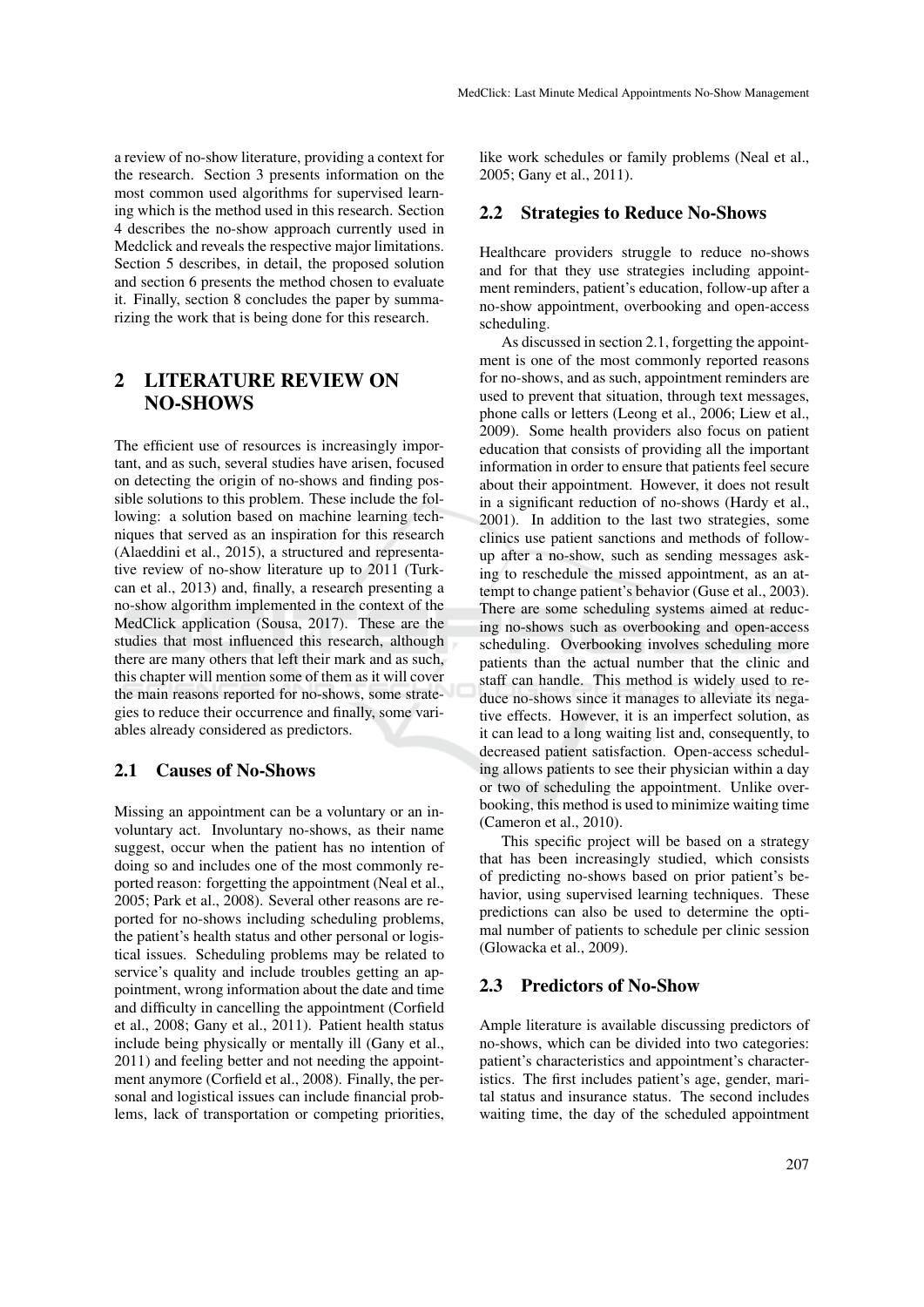and clinic's proximity. Several studies have demonstrated that no-show patients tend to be younger, unmarried (Daggy et al., 2010), uninsured (Bennett and Baxley, 2009), with psychosocial problems and finally, with prior no-show history. Regarding gender, although not a significant difference, some studies have shown that women are less likely to no-show. Long waiting lists are one of the major problems in healthcare services and cause patient's dissatisfaction, which in turn leads to a higher no-show rate (George and Rubin, 2003). The day, time and season of the scheduled appointment were also explored as predictor variables and it was concluded that no-shows were slightly more likely during winter (Daggy et al., 2010). Clinic's proximity is also a factor to consider since studies show that the greater the distance to the clinic, the greater the probability of no-show. Although there are several studies related to no-shows that prove the impact of these features, it is important to bear in mind that the results may vary depending on the country where the study is done. In the context of the MedClick application, some features have already been tested in order to find out if they affected the patient's behavior. However, after analyzing the data, only two were considered relevant (patient's age and appointment's day) since the remaining two (patient's sex and distance) did not feature major patterns (Sousa, 2017).

# 3 SUPERVISED LEARNING

In section 2.2 were mentioned several strategies aimed at reducing no-shows, including some based on patient's no-show prediction. However, their effectiveness will depend on the accuracy of the predicted no-show's probabilities. Regarding this prediction, this project will use techniques based on supervised learning.

Supervised learning is responsible for mapping from an input to an output. The idea is to analyze a set of training data and learn a function capable of predicting the output given new input data. Supervised learning problems can be further divided into regression and classification problems. A classification problem is when the output variable is discrete. In this type of problems, the function predicts the class for a given observation. A regression problem is when the output variable takes continuous values. A wide range of algorithms are available, so when it comes time to choose which algorithm to use, it must be considered the type of problem that is being addressed. This section will present some of the most widely used algorithms in supervised learning problems.

#### 3.1 Logistic Regression

Logistic regression model is used to describe data and to measure the relationship between one dependent variable, normally binary, and one or more independent variables. In fact, logistic regression is very similar to linear regression. The difference between the two models is that the first one predicts whether something is True or False instead of predicting something continuous and, as such, uses a logistic function, described above, instead of using a linear equation.

$$
p(x_1,...,x_k) = \frac{1}{1 + e^{-(\beta_0 + \beta_1 x_1 + ... + \beta_k x_k)}}\tag{1}
$$

where:

CHNO

- $x_1, \ldots, x_k$  correspond to the set of features (or predictors)
- $\beta_0$  corresponds to the intercept term
- $\bullet$   $\beta_k$  correspond to the coefficient associated to the feature *x<sup>k</sup>*

This function is advantageous because, regardless of the variables it receives, the output always takes values between 0 and 1, which can be interpreted as the probability of the problem occurring. The algorithm starts by building the model. In this phase, the training data will be used to estimate the best coefficients that will shape the logistic function to fit the given problem. In order to predict the probabilities as accurately as possible is crucial to build a cost function that quantifies the error by comparing the predicted probability with the correct answer. Then, it is possible to estimate better values for the coefficients and, consequently, minimize the error, using the gradient descent. After the model is built, the system just need to provide a set of features to predict the probabilities using the logistic function and the previously estimated coefficients. In addition to the output having a straightforward probabilistic interpretation, this algorithm reveals other advantages, such as the speed of prediction and the ease in adding or removing features. The prediction of the probabilities is extremely fast because after the model has been built, the system only need to apply the logistic function with the previously estimated coefficients. The model building is a computationally expensive process, but it does not have a great impact because it is only necessary at the start of the algorithm or when the model is rebuilt, which happens when features are added or removed. However, the disadvantage of this model is that to obtain accurate and stable results, it requires a large dataset.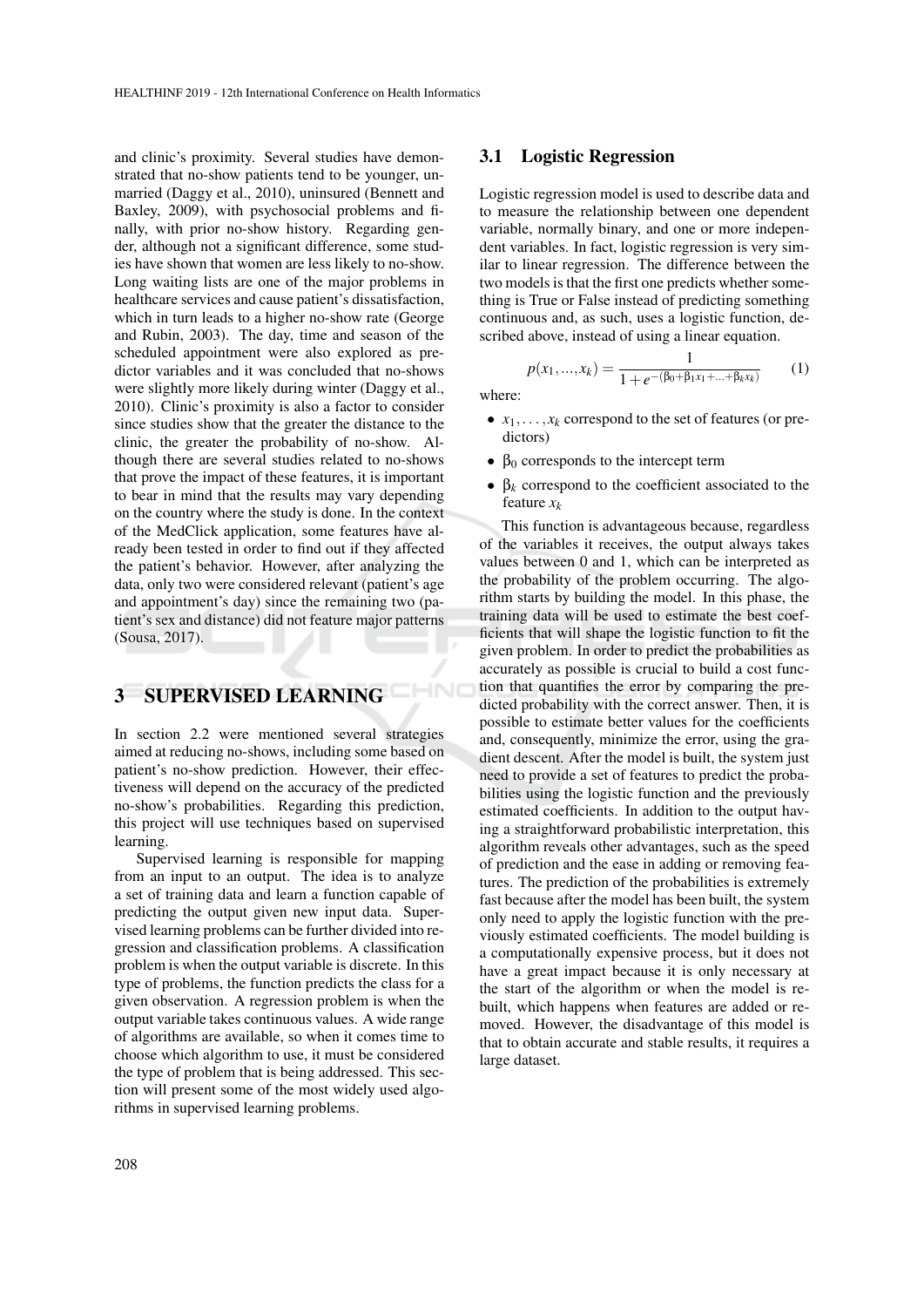#### 3.2 k-Nearest Neighbors

The k-Nearest Neighbors (k-NN) is one of the simplest machine learning algorithms and its output depends on whether it is used for regression or classification, which will be our focus. The idea of this algorithm is to predict the class of a new instance by looking at the classes of the k most similar instances (k nearest neighbors) and choosing the most common. To find those k instances, there are several distance metrics that can be used, such as, Euclidean Distance, Hamming Distance, Manhattan Distance or Minkowski Distance. The training data are represented as vectors and each of them is associated with a label that indicates the class to which it belongs. As such, the distance metric will have to calculate the distance from the new vector to every other vector in the dataset and then, select the k nearest. Euclidean Distance uses the Pythagorean formula to calculate the distance between two vectors and it is the most popular for continuous input variables. However, it works better when those variables are similar in type, such as widths, heights and lengths. In the case of no-show's problem, the input variables (such as gender, age and distance) are not similar in type so the recommended metric distance is Manhattan Distance, which calculates the distance between two vectors  $\vec{p}$  and  $\vec{q}$ , using the sum of their absolute difference: *n*

 $d(\vec{p},\vec{q}) =$ 

where:

- n corresponds to the number of attributes;
- $p_i$  and  $q_i$  corresponds to the attribute i of p and q, respectively;

∑ *i*=0

 $|p_i - q_i|$ 

 $(2)$ 

After finding the k nearest neighbors, we can use a common technique that consists in assigning weight to the contributions of those neighbors, so that the nearer have a greater impact (Hechenbichler and Schliep, 2004). The better the choice of k parameter, the greater the accuracy of the results. Choosing a small value for k results in a higher influence of the noise on the classification, however, choosing a large value can be computationally expensive and it makes boundaries between classes less distinct.

#### 3.3 Decision Tree

Decision trees are commonly used for predictive modeling machine learning. The goal is to use a tree to represent all the possible outcomes given a set of features. There are two types of tree models: classification trees, where the output can take a discrete set of values and regression trees, where the output can take continuous values. The topmost node of a tree corresponds to the root node. Each interior node represents a feature of the problem and it splits into branches, which correspond to the possible outcomes of the respective feature. At the end of each branch there is a leaf, whose value represents the respective outcome, which is used to make a prediction. For example, in figure 1, it is represented the tree resultant of a simple problem where we want to decide whether we should wait for a table at a restaurant or not, in a given situation. The attributes are the number of patrons in restaurant, whether we are hungry or not, the type of restaurant and the Fri/Sat which indicates if it is Friday or Saturday. As we can see, each branch corresponds to a possible outcome of a given attribute and the leaves are labelled with yes or no, which represents whether we should wait or not, respectively.



Figure 1: Decision tree example (Russell and Norvig, 2002).

Despite being a simple model to understand, interpret and visualize, one of the main concerns when generating decision trees is that their complexity depends on the order chosen for the attributes. As such, to avoid over-complex trees, it is important to make an extra computation to decide in advance which is the best order for the attributes. This can be done by using, for example, the information gain or pruning, which is also a technique used to reduce the complexity of the decision tree by removing sections that have an insignificant impact on the classification. With this extra computation, the system can become extremely slow, depending on the complexity of the problem.

#### 3.4 Bayesian Inference

The idea of Bayesian inference is to update the probability for a hypothesis, using Bayes theorem, as more data becomes available. The Bayes theorem is used to compute the posterior distribution, which is the dis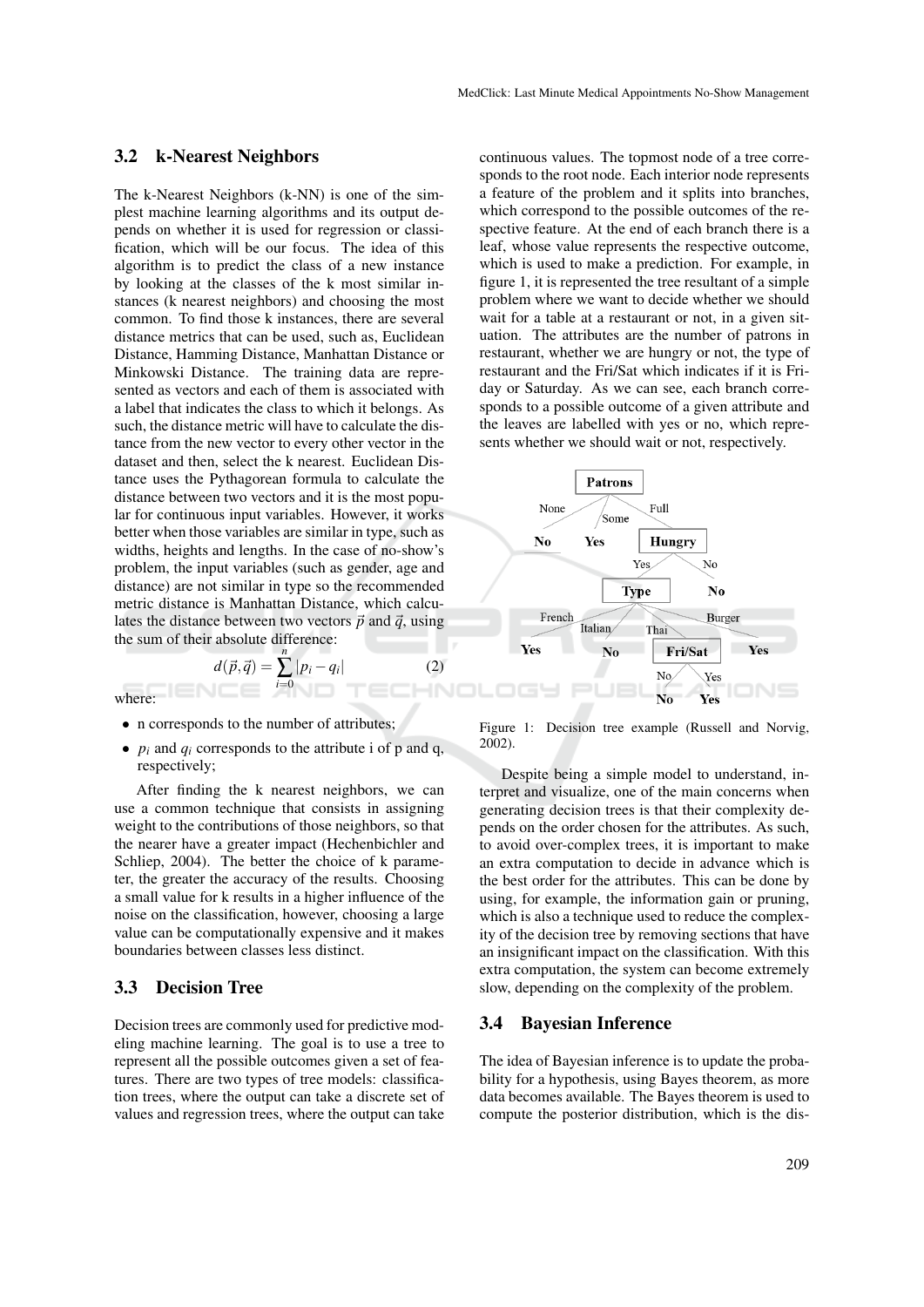tribution of the parameters after considering the observed data:

 $p(\theta|y) = \frac{p(y|\theta)p(\theta)}{p(y)}$ (3)

where:

- $\bullet$   $\theta$  represents the parameters and y represents the observed data;
- $p(\theta | y)$  corresponds to the posterior distribution;
- $p(y | \theta)$  corresponds to the prior distribution;
- $p(\theta)$  corresponds to the likelihood function

As demonstrated above, the posterior distribution is computed as a consequence of two antecedents: a likelihood function and a prior distribution, which represents the distribution of the parameters before observing any data. This method is already implemented in MedClick application, by Daniel Sousa (Sousa, 2017), and it is used to update the initial probability of no-show, which is computed with a population-based approach. To do this, Daniel applied the equation 4, which had previously been used in another study for the same purpose (Alaeddini et al., 2015). In this problem were considered three different events (no-show, cancellation and show-up) and as such, it was required to adapt Bayes theorem as follows:

$$
E(a_k|y_1, y_2, ..., y_k) = \frac{y_k + a_k}{\sum_{k=1}^K y_k + \sum_{k=1}^K a_k} \tag{4}
$$

where:

- K corresponds to the number of events;
- $a_k$  corresponds to the e probability of the event k;
- $y_k$ ) corresponds to the he number of occurrences of the event k;

# 4 EXISTING NO-SHOW APPROACH

A no-show algorithm structure was already implemented in the context of MedClick platform, by Daniel Sousa (Sousa, 2017). This section presents that solution, describing the chosen approach and the implemented algorithm. At the end, the major limitations are also revealed.

### 4.1 Hybrid Approach

To compute the no-show probability for each patient, MedClick is currently using a hybrid approach that combines logistic regression, as a population-based method, and Bayesian inference, as an individualbased method (Sousa, 2017; Alaeddini et al., 2015).

Logistic regression is responsible for building a model that computes an initial estimation of the noshow probability for each patient, based on the general behavior of the population. To train this model it is used a dataset which consists in all the appointment data available and some previously studied features, which revealed a significant impact on the no-show's studies, such as sex, age, distance and day of the appointment. After that, the algorithm uses Bayesian inference to adapt the initial probability to each specific patient using their appointment record, if any. A simple query on the database it is used to get all the appointments made by the specific patient and then, the system counts his total number of appointments and his number of no-shows. This information will be required to apply the equation 4 which will give us the final no-show probability for that patient.

In this type of systems, it is important to keep the model up-to-date so that predictions are as accurate as possible. Since new information is always arriving, it is necessary to update the coefficients of the logistic regression, which is easily done by rebuilding the model. However, that is a computationally expensive process and as such, it is not viable to rebuild it whenever new information arrives. Considering this, MedClick implemented a strategy which consists in rebuilding the model only after a certain number of records have been inserted into the database.

#### 4.2 Algorithm **JBLICATIONS**

The existing algorithm aimed to find patients interested in filling the "last-minute" vacancy slots and it starts when the system receives a no-show notification. This may arise for three different reasons, namely, the patient canceled his appointment, the patient failed to respond to the appointment confirmation or the system detected, using patient's location, that the patient will not arrive on time.

The first step is to obtain the filtered list of candidate patients, from which two sub-lists are highlighted. The first one includes all patients that have already scheduled an appointment at a later date in the same health care center and with the same health professional. The second list includes all patients within a certain distance from the health care center. These two lists will be considered separately and, as such, the patients of the second list will only be notified after all patients of the first list have been notified. Within each list, the patients will also be considered individually and consecutively, going from the least likely to miss the appointment to the one with the greatest probability of missing it. This requires a prior computation of the no-show probability associ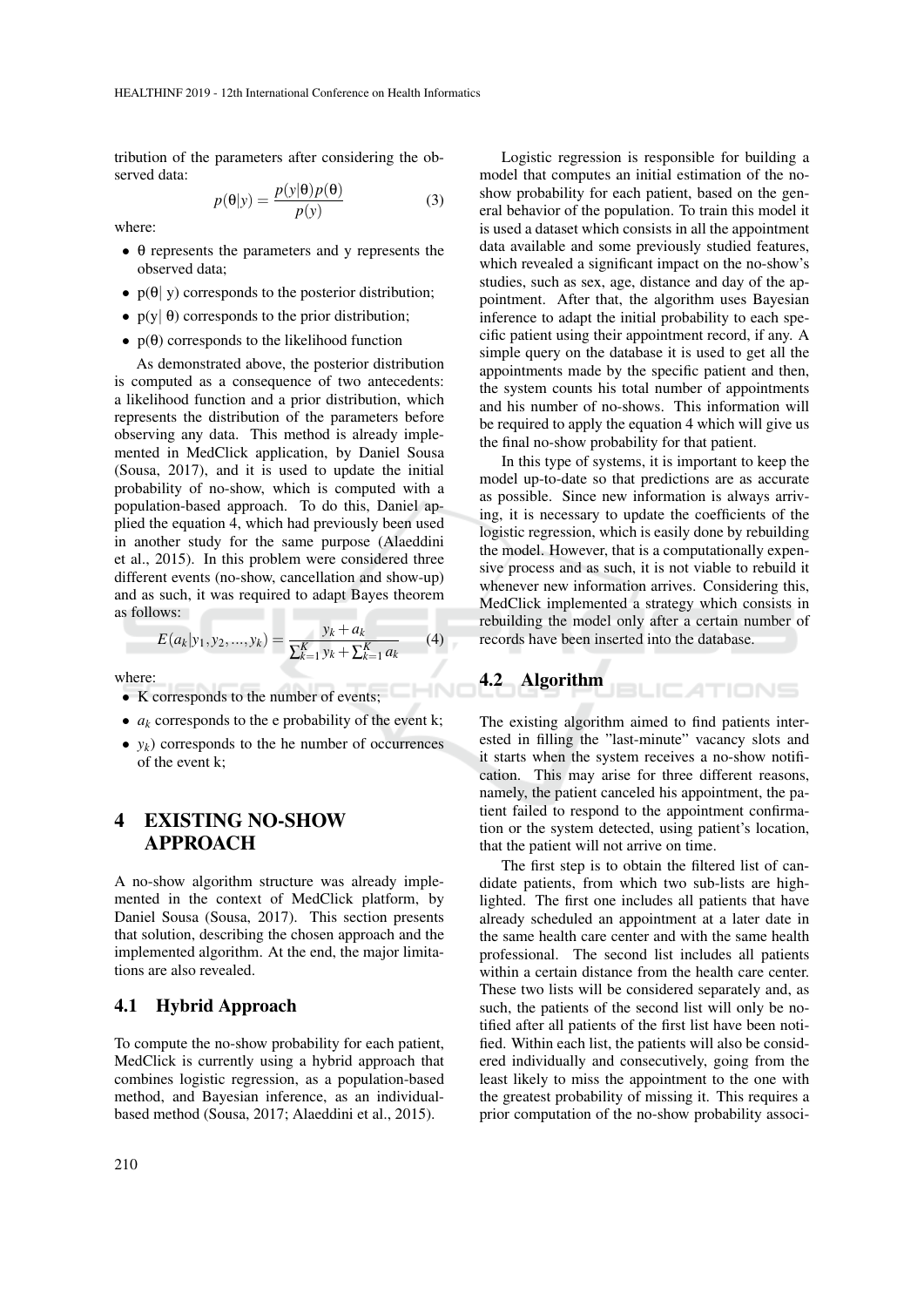ated with each candidate patient, using the approach described in section 4.1.

After the patients have been ordered accordingly to their no-show probabilities, the algorithm goes into a loop until it finds an appropriate replacement or until there are no more candidate patients. A notification is always sent to the first person on the list, which corresponds to the patient with the lowest no-show probability, and the algorithm only moves on to the next patient if the previous one rejects or if they do not respond within 12 hours. At the end, if no replacement was found, the system notifies the health care center that the algorithm was unable to fulfill the time-slot.

### 4.3 Limitations

Despite the satisfactory results, there are some aspects that should be considered in order to improve the quality of the system.

One of the major limitations of this solution is that it is focused exclusively on finding patients interested in filling the "last-minute" vacancy slots and as such, the algorithm that estimates the no-show probabilities is only used to sort the candidate patients list, from the least likely to miss the appointment to the one with the greatest probability of missing it. Instead of looking for a solution that is applied only after a no-show has been detected, the algorithm should be leveraged to detect no-shows, by predicting the time slots where the patient is most likely to miss the appointment. If the system was able to make that prediction, the health care center would be able to overbook another patient in that time-slot, reducing the occurrence of a no-show.

Another problem that could have negative repercussions not only for the platform but also for the health care center is the method used to find a replacement which consists of sending numerous notifications to patients that may not be interested. Regarding the features used in algorithms, the selection was made based on foreign studies since the company could not provide in time real world data. As such, it was not possible to determine which features are best suited to the Portuguese population.

After analyzing the data, only two features were considered relevant (patient's age and the day of the appointment) since the remaining two (patient's sex and distance) did not feature major patterns. The existing system considers neither possible changes in patient's behavior over time nor the no-show rate of the clinic, which is important since a high no-show rate may be associated with a lack of quality in the service, which in turn may lead to patient's no-show.

### 5 PROPOSED SOLUTION

This section presents the proposed solution which aims at improving the current algorithm implemented in the MedClick application. In order to overcome the major limitations mentioned in section 4.3, this solution will use the no-shows algorithm to predict when and if a patient will miss the appointment. The logistic regression model will be maintained but the bayesian inference will be discarded since there is no need to separate individual features from remaining features. To increase the accuracy of the results, this solution adds some new features and makes some improvements that will be detailed below. Red and yellow boxes were used in the diagrams of this section in order to clarify what is added and what is changed in the current system, respectively.

#### 5.1 Detecting a No-Show

The flow diagram in figure 2 represents how the system will act in order to detect no-shows, which is the main addition of this thesis. By default, the system will run this algorithm 48 hours before each appointment so that there is still enough time to find a replacement, if necessary, using the algorithm described in section 5.2. The sooner the no-show is detected, the longer the system will have to find a replacement, however, the prediction may be less accurate. As such, this process may be anticipated in the future depending on the priorities of the hosting clinic, since it may lead to a higher risk of overbooking. Following, there is a detailed description of each individual step.

- 1. Compute Patient's Probability of No-show: The algorithm uses a logistic regression model to perform this computation. This requires access to the database in order to obtain the information about the appointment that we need to input so that the model outputs the respective noshow probability. The required information includes patient's age, marital status, insurance status, waiting time, day of the appointment, the urgency of the appointment, the patient's history and finally, the clinic's no show rate. Depending on their relevance, different weights will be assigned to each of them.
- 2. , 3. Patient Answered to Appointment Confirmation?: 72 hours before the scheduled appointment, by default, the patient receives a notification to confirm their presence. In order to complete the computation of the no-show probability, the system will act according to the patient's answer. First, the algorithm checks whether the notification has been answered. If not, the algorithm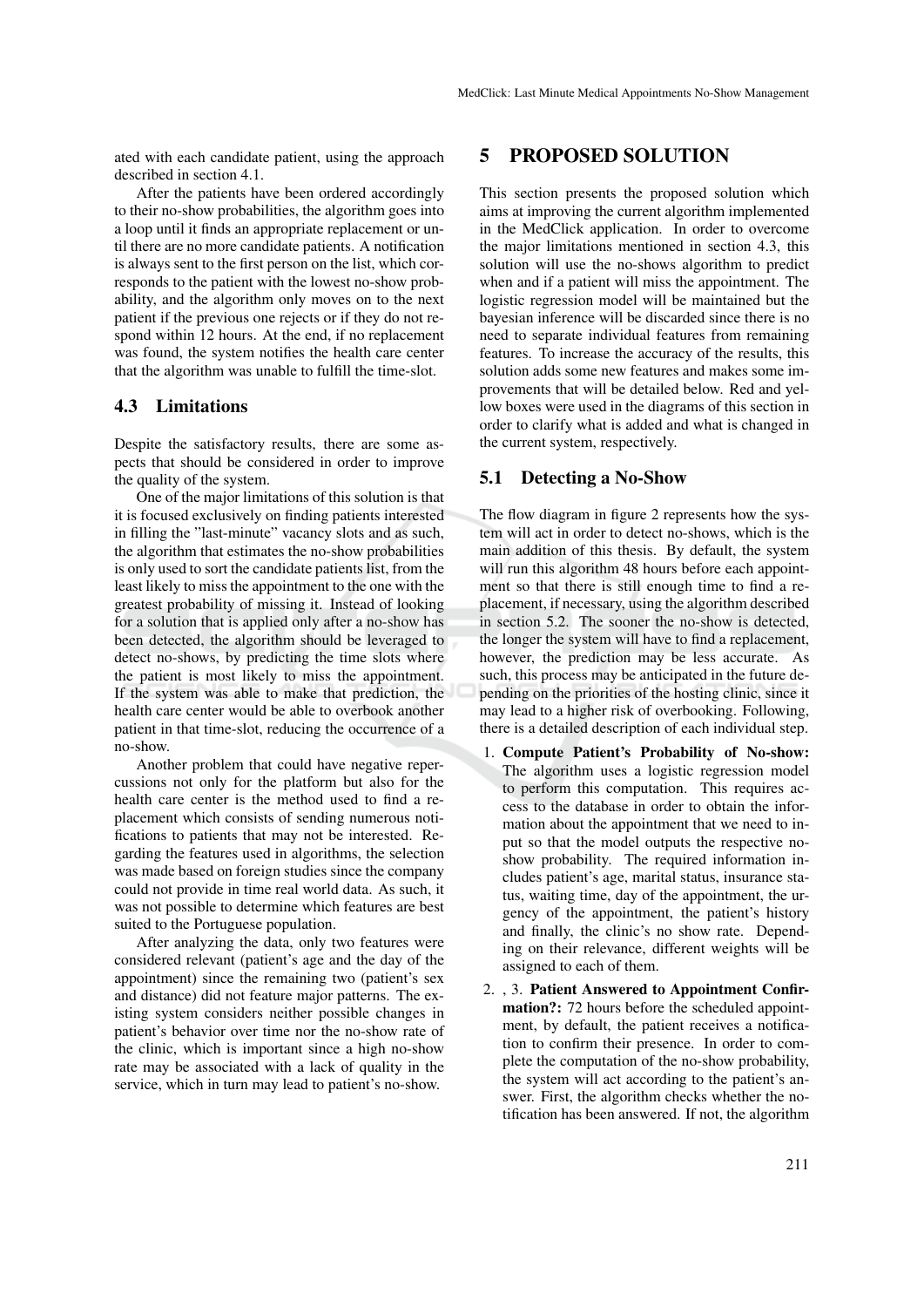

Figure 2: Detecting a no-show flow chart.

proceeds to step 3 and the patient's probability of no-show will increase. Otherwise, it proceeds to step 4.

- 4. , 5. Positive Answer?: After confirming that the patient answered to the notification, the question remains as to whether the answer was positive or not. If the patient confirmed their presence, the algorithm proceeds to step 5, where the system will greatly decrease the respective probability of no-show. Otherwise, there is no further need to calculate the no-show probability and as such, the algorithm proceeds directly to step 7.
- 6. No-show's Probability  $\geq$  Clinic's Rhreshold?: Once the computation of no-show's probability is completed, the system compares the result to the clinic's threshold, which corresponds to the maximum acceptable no-show's probability for the clinic. When the result exceeds the threshold, the clinic assumes that the patient will miss the appointment and therefore the algorithm proceeds to step 7. The threshold value is previously defined and it will depend on the hosting clinic's strategy.
- 7. Try to Find a Replacement: If the patient's probability of no-show exceeds the clinic's threshold, the system will try to find another patient interested in scheduling an appointment for that time slot. This process is described in detail in section 5.2. However, there is a possibility of the system making a wrong prediction which will result in a longer waiting list since both scheduled patients will show up for the same time slot.

#### 5.2 Finding a Replacement

As discussed in Chapter 4, an algorithm has already been implemented in MedClick's application to find patients interested in filling the "last-minute" vacancy slots. That algorithm will be slightly changed in order to get more accurate results. The flow chart in figure 3 represents the algorithm of this solution which is based on the flow chart used by Daniel (Sousa, 2017). The following list provides a detailed description of each step.



Figure 3: Finding a replacement flow chart.

- 1. System receives No-show Notification: With this solution, the algorithm will not only start when it receives a cancellation notification but also when the system detects that the patient will not show up for the appointment, by applying the algorithm described in section 5.1.
- 2. Obtain filtered Patient List: The list of candidate patients consists of two sub-lists. The first one requires a new feature in the application for allowing patients to add themselves in waiting lists. All appointments will have associated a list of patients interested in filling last minute vacancies, which will correspond to the priority sub-list of this algorithm. The second sub-list includes all patients who are not on the waiting list but who have already scheduled an appointment at a later date in the same health care center and with the same health professional.
- 3. Compute No-show Probabilities: The technique used for computing the probability of no-show is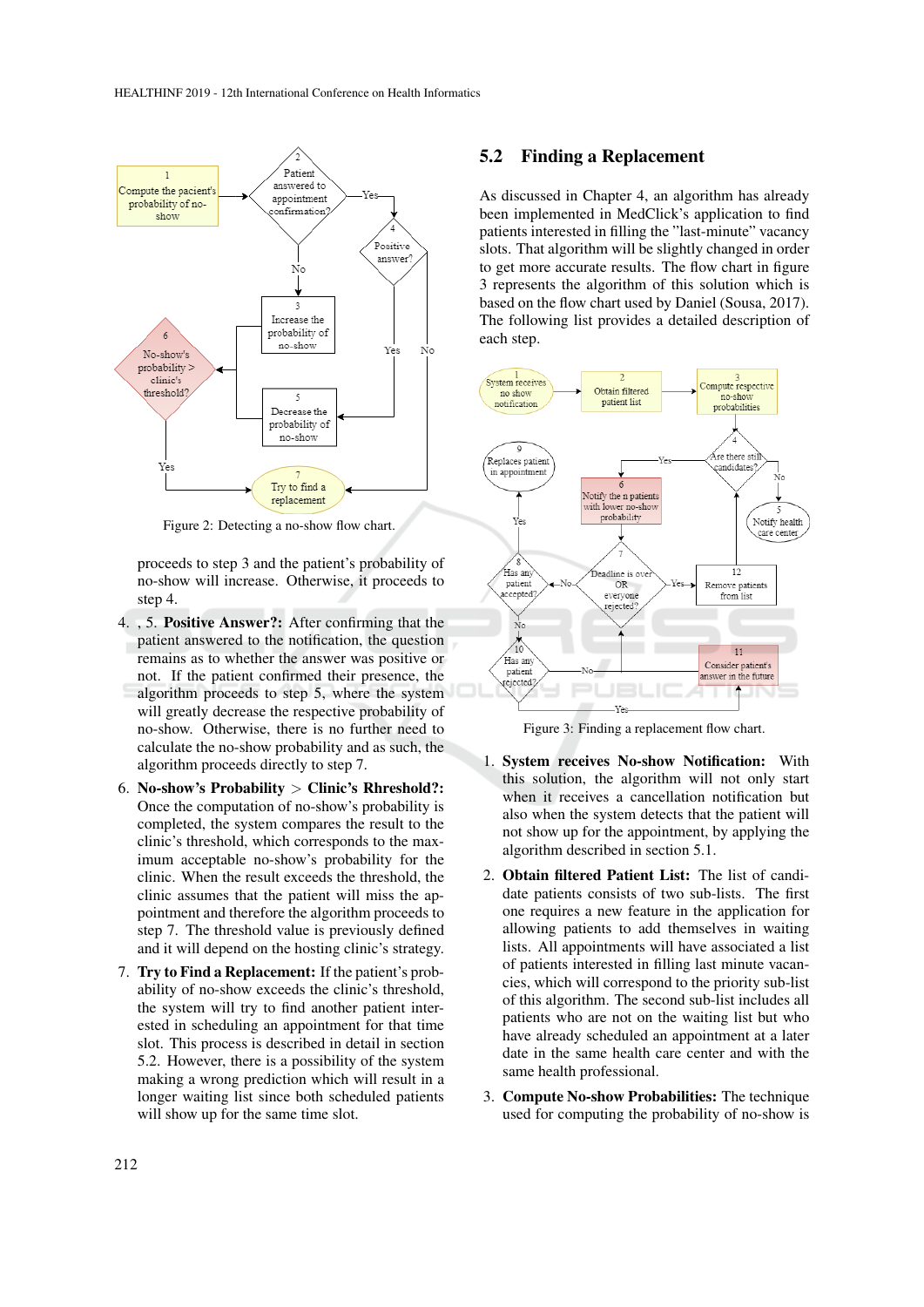exactly the same as the one used in the algorithm described in step 1 of section 5.1. This computation is required because, in the second sub-list, the candidates will be notified from the least likely to miss the appointment to the one with the greatest probability of missing it.

- 4. , 5. Are there still candidates?: In this step, the algorithm will enter in a loop until it finds an appropriate replacement or until there are no more candidate patients. If there are no more candidate patients to notify, the algorithm proceeds to step 5 and the health care center will be notified that the system was unable to fulfill the time-slot. Otherwise, it proceeds to step 6.
- 6. Notify the n Patients with Lower No-show Probability: Contrary to what was implemented in the MedClick's application, this solution will notify more than one candidate at a time in order to optimize the remaining time. The default value of n is 2 but it may be customized later according to the preference or profile of each clinic.
- 7. Deadline is over OR Everyone Rejected?: After notifying the n patients with lower probability of no-show, the algorithm goes into a new loop and waits until one of the patients accepts. The loop lasts for a maximum of 12 hours but may end earlier if all patients respond negatively. In that case, the algorithm proceeds to step 12. Otherwise, it will loop through steps 7, 8, 10 and 11. As mentioned, the default value for the deadline is 12 hours but it can be changed in the future.
- 8. , 9. Has any Patient Accepted?: Once one of the patients accepts, the algorithm exits the loop and proceeds to step 9, in which the system is responsible for updating the appointment information, for notifying the clinic of the replacement and finally, for informing previously notified patients that the proposed time-slot is no longer available.
- 10. , 11. Consider Patient'S Rejection in the Future: This step is applied exclusively to patients on the second sub-list. The system should consider which patients were not interested in anticipating their scheduled appointment so that in the future the algorithm gives opportunity to other patients who may be more interested. If the patient has already rejected more than once, the system should also ask if they want to continue receiving such suggestions.
- 12. Remove Patients from List: If patients rejected or failed to respond to the notification, they will not take the appointment and therefore the system removes them from the list of candidates.

### 6 DISCUSSION

#### 6.1 Assessment of Existing Solution

There is a no-show algorithm structure already implemented in MedClick platform, as such, the initial phase of this research is dedicated to becoming familiar with it. A global evaluation was already performed (Sousa, 2017) but despite the seemingly satisfactory results, it is wrong to assume that the algorithm is concluded since the features used are insufficient to achieve accurate results in a real-world application. Furthermore, the method used to evaluate the performance of the system was not the most appropriate because it does not ensure that the model has low bias and low variance.

Considering the above mentioned problem, the next section presents the new method that was chosen to evaluate the performance of the system.

### 6.2 Evaluation

Cross-validation is a well-known and widely used technique to estimate how accurately a predictive model will perform in practice. As such, this solution will use k-fold cross validation to evaluate the logistic regression model's performance when predicting if a patient will miss the appointment. This process consists in partitioning the sample data into k subsamples, one of which will be used for testing the model (validation data), and the remaining k-1 subsamples will be used to train the model (training data).

The chosen k value was 10 which is a typical number of folds in this type of problems since it provides good results as has already been demonstrated in several studies (Kohavi, 1995). As such, the data will be divided in 10 folds and the process will be repeated 10 times so that each fold will be used once as a test set. After the respective performance measures have been calculated, the accuracy of the model will be revealed by calculating the mean and the standard deviation of the results. Accuracy, precision, recall and area under ROC curve are the performance metrics that will be used to evaluate the performance.

# 7 CONCLUSIONS

This research is focused on no-shows of the health care sector and seeks to gather all the necessary information to implement a solution capable of reducing no-shows and, consequently, increase the efficient use of clinic resources. The proposed solution is applied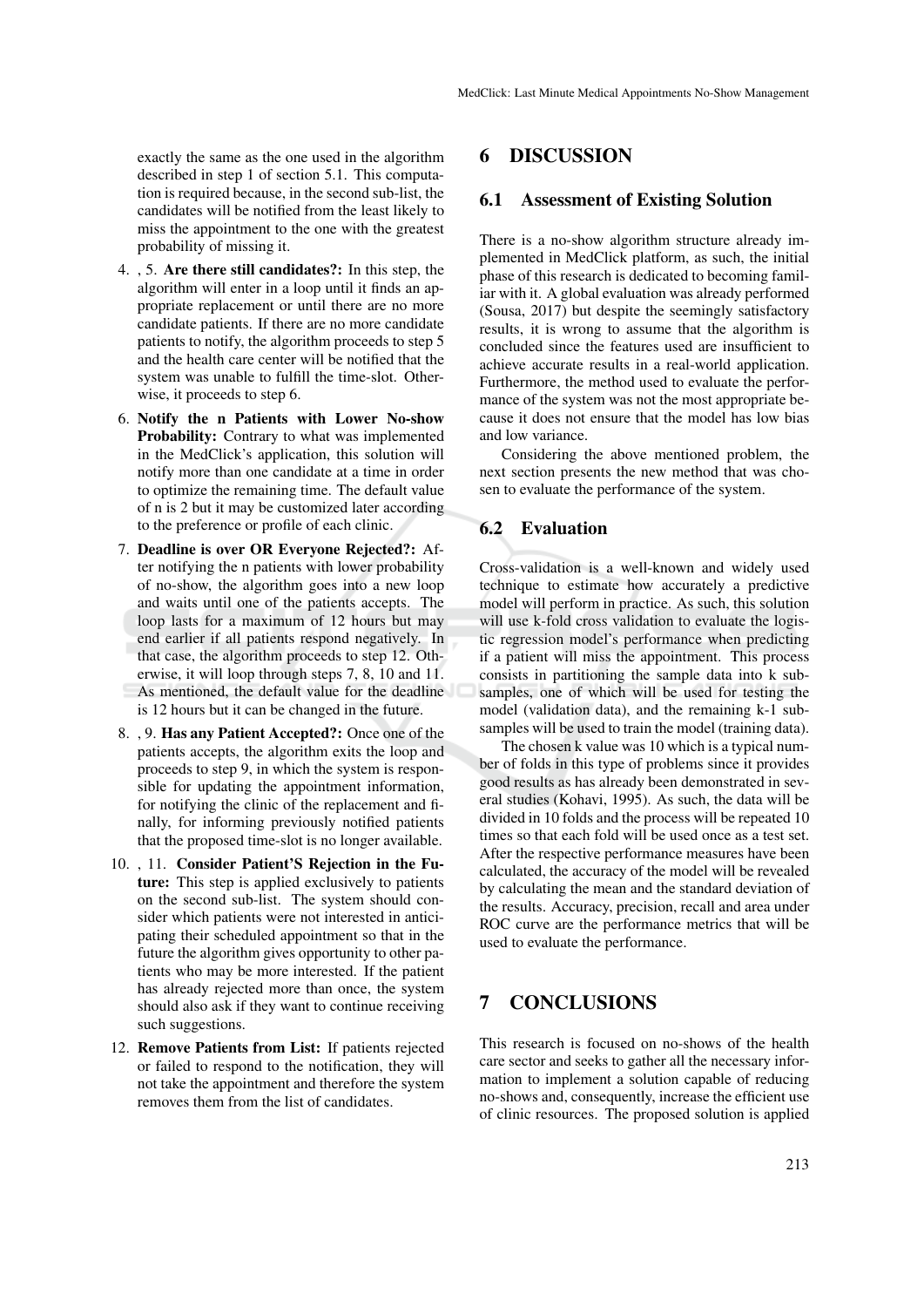in the context of the MedClick application and aims to improve its system, using the following strategies:

- Simplify the existing algorithm: The existing solution is based on a hybrid approach which uses both logistic regression for population-based features and bayesian inference for individual features. The proposed solution maintains the logistic regression model but discards the bayesian inference since there is no need to separate individual features from remaining features.
- Add relevant features: in the existing solution, only two features were considered relevant (patient's age and the day of the appointment) since the remaining two (patient's sex and distance) did not feature major patterns. In order to improve the logistic regression model, this solution adds the following features: patient's marital status, patient's insurance status, waiting time, the urgency of the appointment, the patient's history and finally, the clinic's no show rate.
- Use the algorithm to detect no-shows: the previous solution is only using the no-show algorithm to sort the candidates list, from the least likely to miss the appointment to the one with the greatest probability of missing it. This solution, in addition, uses the "same" algorithm to predict noshows.
- Improve the method of selecting candidates for replacements: the previous method used to get the list of candidates is not the most appropriate since it sends numerous notifications to patients who may not be interested. This solution allows patients to add themselves in waiting lists and as such, once the system detects a no-show, it will start by notifying those patients.

A final evaluation is an ongoing task in order to observe the impact of these strategies on the quality of system and find new relevant features in the no show detection and replacement algorithm.

## ACKNOWLEDGEMENTS

This work was supported by national funds through Fundação para a Ciência e a Tecnologia (FCT) with reference UID/CEC/50021/2019 and European funds through the H2020 framework programme with reference 822404 (projects QualiChain – Decentralised Qualifications' Verification and Management for Learner Empowerment, Education Reengineering and Public Sector Transformation).

### REFERENCES

- Alaeddini, A., Yang, K., Reeves, P., and Reddy, C. (2015). A hybrid prediction model for no-shows and cancellations of outpatient appointments. 5:14–32.
- Bennett, K. and Baxley, E. (2009). The effect of a carve-out advanced access scheduling system on no-show rates. In *Family medicine*, volume 41, pages 51–6.
- Cameron, S., Sadler, L., and Lawson, B. (2010). Adoption of open-access scheduling in an academic family practice. *Canadian Family Physician*, 56(9):906–911.
- Corfield, L., Schizas, A., Noorani, A., and Williams, A. (2008). Non-attendance at the colorectal clinic: a prospective audit. *Annals of the Royal College of Surgeons of England*, 90(5):377—380.
- Daggy, J., Lawley, M., Willis, D., Thayer, D., Suelzer, C., DeLaurentis, P.-C., Turkcan, A., Chakraborty, S., and Sands, L. (2010). Using no-show modeling to improve clinic performance. *Health Informatics Journal*, 16(4):246–259.
- Gany, F., Ramirez, J., Chen, S., and Leng, J. C. F. (2011). Targeting social and economic correlates of cancer treatment appointment keeping among immigrant chinese patients. *Journal of Urban Health*, 88(1):98–103.
- George, A. and Rubin, G. (2003). Non-attendance in general practice: A systematic review and its implications for access to primary health care. 20:178–84.
- Glowacka, K. J., Henry, R. M., and May, J. H. (2009). A hybrid data mining/simulation approach for modelling outpatient no-shows in clinic scheduling. *Journal of the Operational Research Society*, 60(8):1056–1068.
- Guse, C. E., Richardson, L., Carle, M., and Schmidt, K. (2003). The effect of exit-interview patient education on no-show rates at a family practice residency clinic. *The Journal of the American Board of Family Practice*, 16(5):399–404.
- Hardy, K., O'Brien, S., and J Furlong, N. (2001). Quality improvement report: Information given to patients before appointments and its effect on non-attendance rate. 323:1298–300.
- Hechenbichler, K. and Schliep, K. (2004). Weighted knearest-neighbor techniques and ordinal classification.
- Kohavi, R. (1995). A study of cross-validation and bootstrap for accuracy estimation and model selection. In *Proceedings of the 14th International Joint Conference on Artificial Intelligence - Volume 2*, pages 1137– 1143. Morgan Kaufmann Publishers Inc.
- Leong, K. C., Chen, W. S., Leong, K. W., Mastura, I., Mimi, O., Sheikh, M. A., Zailinawati, A. H., Ng, C. J., Phua, K. L., and Teng, C. L. (2006). The use of text messaging to improve attendance in primary care: a randomized controlled trial. *Family Practice*, 23(6):699–705.
- Liew, S., Tong, S. F., Lee, V., Ng, C. J., Leong, K., and Teng, C. (2009). Text messaging reminders to reduce non-attendance in chronic disease follow-up: A clinical trial. 59:916–20.
- Neal, R. D., Hussain-Gambles, M., Allgar, V. L., Lawlor, D. A., and Dempsey, O. (2005). Reasons for and consequences of missed appointments in general practice